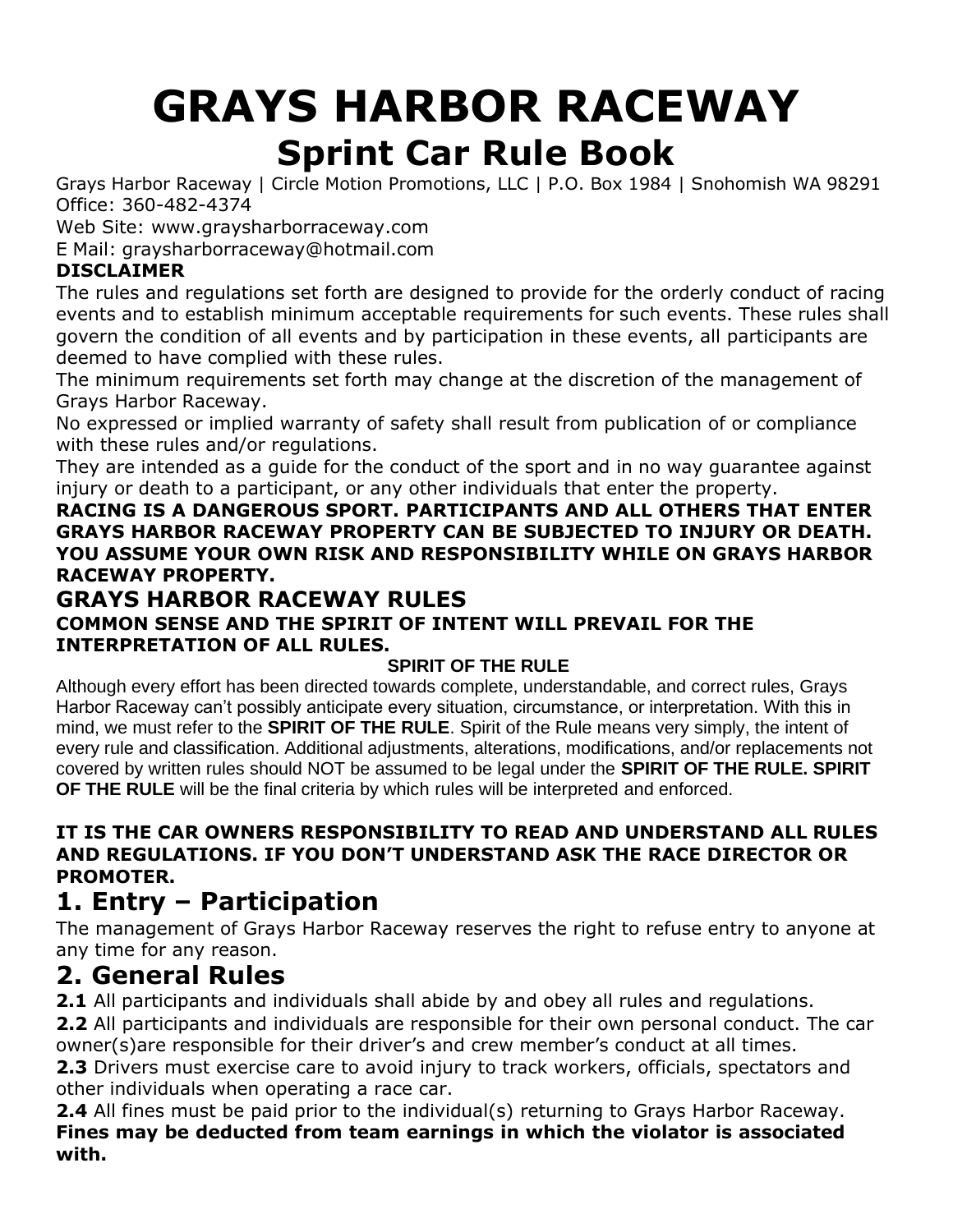**2.5** No switching of numbers or qualified cars after race program has started.

**2.6** If a spare car is to be used once the program has started, it must not have been qualified previously that night and will start in the rear of the qualified field.

**2.7** Cars must be neat in appearance. No graphic, obscene or offensive images allowed.

**2.8** Numbers for scoring should be 16" tall and if a letter is added it should be minimum 6" tall.

**2.9** Car owners or drivers that refuse an inspection on any item will be considered illegal.

**2.10** Cars that are illegal will be disqualified for events participated in that night.

**2.11** Illegal engines will result in a fine of up to **\$1,000.00** and loss of all points to date.

**2.12** Engines that pump big will have the option to tear down for cubic inch verification.

#### **2.13 Management reserves the right to check any cars for rule compliance at any time.**

2.14 In order to protest a competitor's motor, (Owner or Driver) protestor's car must have finished in the same race as the protested car. Protester (Owner or Driver) must put in writing, and present to the Race Director within 15 minutes of the checkered flag. Protester must include, in writing what area (Rule/Item) is being protested and accompany it with \$1,000.00 cash. If protested car is illegal, \$750.00 will be returned to protester. If protested car is legal, \$750.00 will be awarded tosaid car for reassembly inconvenience. The balance will pay the Management and technicians.

**2.15 All other protests must be in writing by affected car owner from same event. 2.16** Grays Harbor Raceway management reserves the right to add, delete or modify any and all rules at any time to ensure a fair and competitive venue for all competitors.

## **3. Participants**

Participants are individuals who are admitted to the restricted area.

# **4. Areas of Grays Harbor Raceway to which rules apply:**

**4.1 Restricted area:** All of the facility which is within the fences that surround the actual racing surface, pit areas and trailer parking lot.

**4.2 Pit area:** All of the facility which is within the fences that surround the actual racing surface, within which the race vehicles are held and maintained while not on the racing surface.

**4.3 Grandstand area/general parking area:** Grandstands and the concession area as well as area used for spectator and employee parking during events.

**4.4** No firearms allowed in the pit area.

# **5. Age Restriction**

All drivers should be at least **sixteen (16)** years of age. **Drivers under age 16 with prior experience may request a variance.** Must follow the age RECOMMENDED

REQUIREMENTS as HIGHLY RECOMMENDED by our INSURANCE COMPANY prior to participating at Grays Harbor Raceway and must be approved prior to entering any event. Refer to the age guidelines on our website and follow the request procedures in advance. **All Drivers age of 16 AND17** must follow the age RECOMMENDED REQUIREMENTS as

HIGHLY RECOMMENDED by our INSURANCE COMPANY prior to participating at Grays Harbor Raceway and must be approved prior to entering any event. Refer to the age guidelines on our website and follow the request procedures in advance.

Individuals **under the age of eighteen (18)** must have a **signed**, minor release consent form from **parent** or legal guardian on a form supplied by Grays Harbor Raceway, and signed in front of staff to enter the restricted area.

# **6. Alcohol / Marijuana**

Possession and or consumption of alcoholic beverages and/or **Marijuana** prior to or during an event are strictly prohibited. Persons under the influence of alcoholic beverages and/or **Marijuana** in the restricted areas may be fined up to \$500.00 and denied access to the restricted area.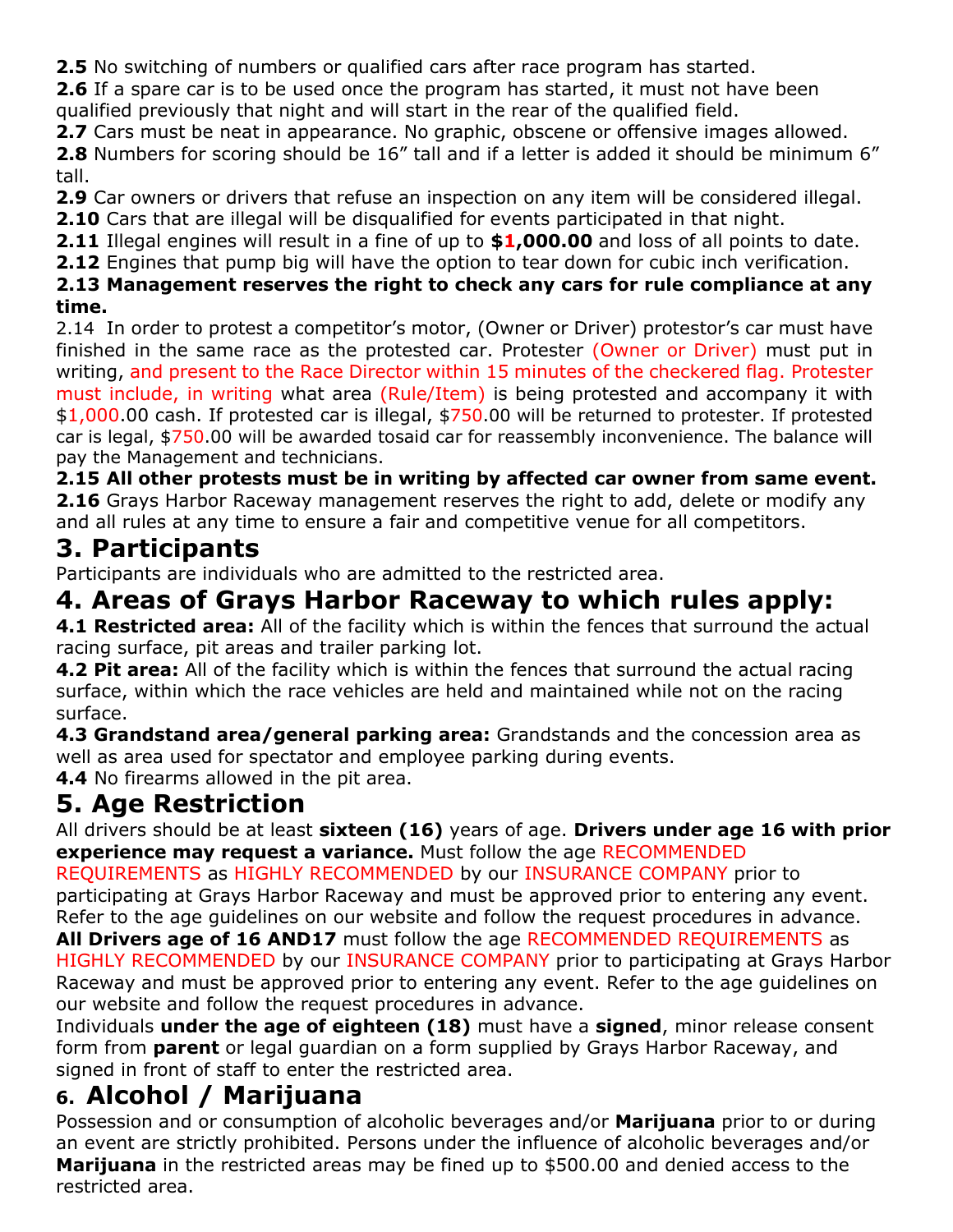# **7. Illegal Drugs**

The use, possession, sale or transfer of illegal drugs on Grays Harbor Raceway property is strictly prohibited. Violators will be fined and denied access to the entire Grays Harbor Raceway property. Violators will be reported to the sheriff's office.

**8. Prescription Drugs** Any participant using over the counter medication or medication prescribed to them by a physician that may restrict or impair their ability to perform a task should not attempt to perform the task.

## **9. Unsportsmanlike conduct**

**9.1 Any physical, verbal or written misconduct which the track management deems detrimental or that distracts from the orderly and peaceful conduct of the racing at Grays Harbor Raceway is strictly prohibited. Violators may be fined a minimum \$250.00 and may be denied access to the restricted area for a minimum of two weeks.**

**9.2 If the misconduct is directed toward Grays Harbor Raceway management, officials, track workers, employees or volunteers, the person(s) involved with the violation may be immediately removed and denied access to the property of Grays Harbor Raceway. A minimum fine of \$500.00 and suspension may be imposed. 9.3 No individuals shall use loud and/or abusive language in addressing track management or officials. Violators may be fined a minimum of \$100.00 and possible suspension.**

**9.4 All fines levied against an individual or team may be withheld from car earnings.**

# **10. Unspecified Violations**

The track management and officials may impose such penalties as they find appropriate for the situation. The decision of the management and officials shall be final.

### **10.5 Car Owner and Driver are Responsible for**

**WASTE OIL:** MUST BE PLACED IN THE WASTE OIL BARRELS AT THE DESIGNATED WASTE OIL AREA**.** FAILURE TO DO THIS WILL RESULT IN A MINIMUM FINE OF \$200.00 **TIRES:** TAKE THEM WITH YOU, DO NOT LEAVE THEM AT THE TRACK OR FAIRGROUNDS. FAILURE TO DO THIS WILL RESULT IN MINIMUM FINE OF \$200.00 **GARBAGE:** IN YOUR PIT AREA, CLEAN UP YOUR AREA AND USE THE TRASH CANS AVAILABLE THROUGHOUT THE PIT AREA.

## **11. Packing the Track**

**11.1** All persons packing the track must sign in at the pit gate as a driver.

**11.2** All persons packing the track must wear all appropriate safety gear and follow packing directions from track workers. Anytime a car is on the track the driver must maintain a minimum 3' (36 inches) between the car and any track worker or official.

# **12. Racing Rules**

.

**12.1** Pit speed limit is 10 miles per hour.

**12.2** All cars returning to the pit area under power must use designated pit entrance.

**12.3** In the event a race is cancelled after 50% completion, it will be scored completed.

12.4 All cars receive one push off per event. If a second push off is needed, the car must start at the rear of the lineup. Red flag and safety stops excluded. **All safety stops should be on the front chute at the flag stand area**.

**12.5** Any qualified car that did not start at the original start of the event and was not replaced by an alternate car may join the event at the rear on the next race stoppage, provided the event has not exceeded 20% of said event at the discretion of the Race Director.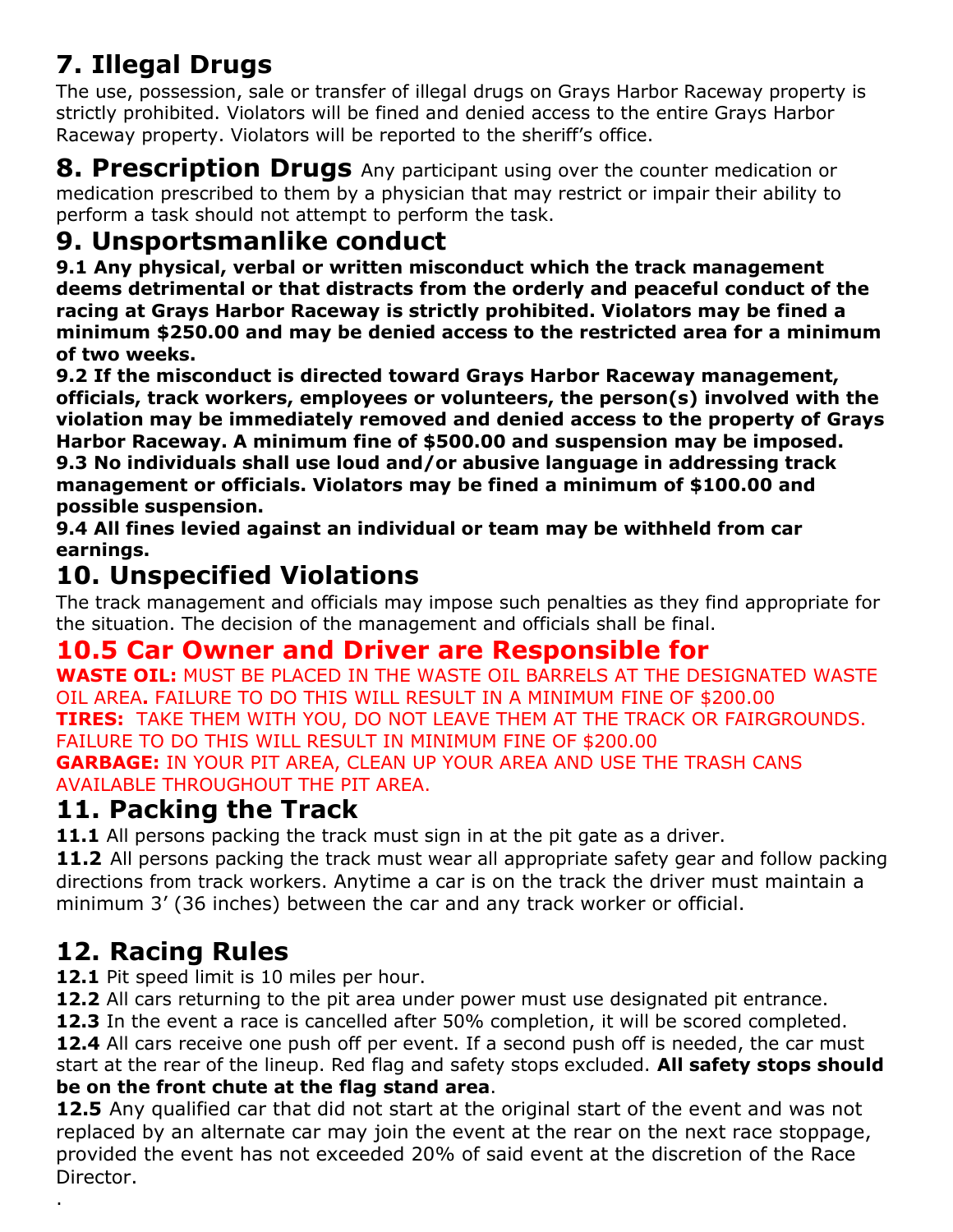# **13. Flags**

#### **13.1 Green Flag**

**13.1.1** The green flag will indicate the start or restart of an event. After the cars are lined up in the correct order, the (yellow) traffic lights will be turned off; this indicates the race will start on the next exit out of turn four. In the event of a false or poor start, the yellow caution light will come on as the leaders reach the backstretch. The start will then be reattempted.

**13.1.2 If one or both front row starters jump the second start,** they will be moved back a row for the next start. **If a driver has a blatant excessive jump on the original start he/she may be put back a row.**

13.1.3 Any car(s) advancing positions before the start or before the cone on a restart will be penalized two positions for each position gained. Penalty will be assessed at the next race stoppage or end of the event.

#### **13.1.4 Any driver that hits the cone on a restart will be put to the back immediately unless the driver is avoiding a collision. A second infraction will result in disqualification**. **If a driver is alongside the car in front of him at the cone he must let the car back in front of him before the exit of turn 2 or be penalized for jumping.**

**13.1.5** Restarts after one lap is completed will be single file. No gaping or passing before you pass the cone.

#### **13.2 White Flag**

**13.2.1** The white flag indicates one lap remaining in the event.

13.2.2 Should the race be stopped on the last lap, the restart will consist of two laps at green, white and then checkered.

#### **13.3 Black and White Checkered flag**

**13.3.1** A checkered flag will indicate the end of an event.

**13.3.2** If the leader receives the checkered flag and the race is stopped before all cars cross the finish line, the race will be scored complete. The cars crossing the finish line before the stoppage will be scored accordingly, the remaining cars will be scored as they had completed the previous lap. Cars involved in the stoppage will be scored last on their respective lap.

#### **13.4 Yellow Flag**

13.4.1 A yellow flag condition is considered a race stoppage. Cars will slow to a pre-race speed and maintain a single file line. Cars out of position will be advised by track officials **and / or over the Raceceiver frequency** where to line up.

13.4.2 If a pace truck is on the track, **no cars are allowed to pass** it without permission. Violators will be sent to the rear of the field or disqualified.

13.4.3 Cars entering the work area during a yellow flag condition, that complete the work before the race is ready to resume will be allowed to restart at the rear of the lineup. Lineup will be in the order they return to the track.

13.4.4 Cars involved in the race stoppage that go to the work area will be given the time it takes the pace truck to complete two laps past the flagman to make repairs. The laps begin when the last car involved arrives in the work area. Lineup will be in the order they return to

the track. **Cars not involved in the race stoppage that go to the work area will not get a two laps work period. The race will resume when the lineup is correct. Any driver causing two yellow flags will be disqualified for that event.**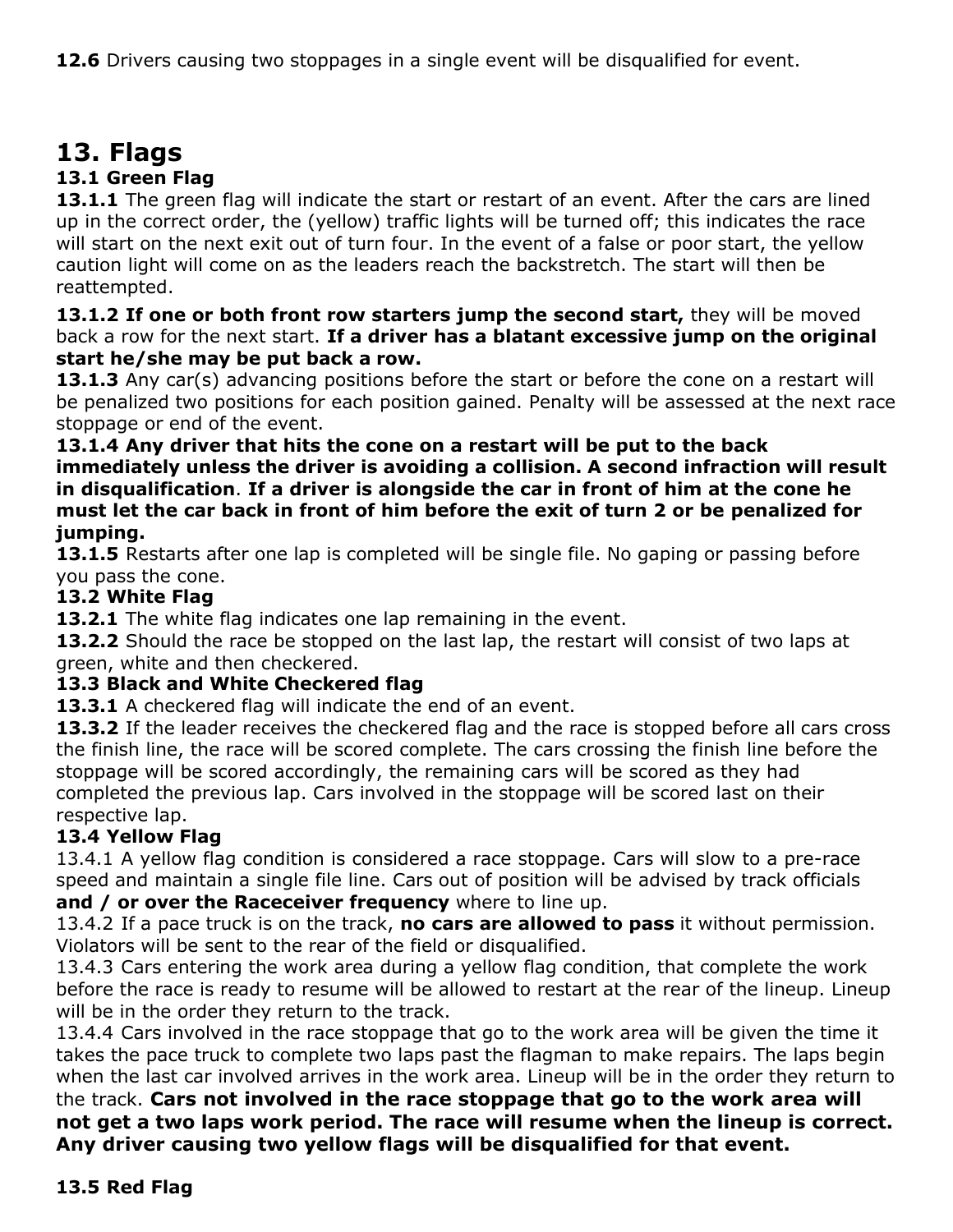13.5.1 A red flag condition is considered a race stoppage. Cars that blatantly drive past the crash scene will be penalized **Two (2) positions** or disqualified **at the Race Directors option.**

13.5.2 Cars stopping must stay off the inner apron and not block openings where emergency personnel or support vehicles respond from.

13.5.3 Cars entering the work area during a red flag condition that complete the work before the race is ready to resume will be allowed to restart at the rear of the lineup. Lineup will be in the order they return to the track.

13.5.4 Under red flag conditions: On a **"Closed Red", No crewmen or individuals are allowed on the track. Violation will result in a disqualification.**

13.5.5 On an **"Open Red"**, The crew may work on the car on the track. If a tire change is required, the car must go to the work area, see 13.5.2

13.5.6 If fuel is added, the crew must have a **manned fire extinguisher** at the car and use an **anti-slosh funnel**. Violation of this will result in disqualification.

13.5.7 If a car is involved in an accident, only emergency personnel and **two** crewmen are allowed at the car until the driver has vacated. Crew members must follow the direction of the emergency personnel.

13.5.8 Persons not directly involved with the car(s) involved in the accident must stay back. Violation of this will result in a fine.

13.5.9 When the "Clear the Track" command is given, all personnel must leave the track in a timely manner. Violation of this will result in the car being penalized to the rear of the line up or disqualification.

### **13.6 Black Flag**

13.6.1 If a driver receives a black flag during an event, driver must enter work area for explanation. Drivers receiving a black flag will leave the track immediately, failure you to do so will result in disqualification from that event and may be fined.

13.6.2 Drivers that are black flagged for mechanical or safety reasons may return to the event once repairs are made and the track is open.

13.6.3 If a driver is black flagged and stops to create an intentional yellow, driver is subject to a penalty or fine.

13.6.4 A furled black flag will be a warning against on-track violations.

#### **13.7 Blue Flag with a Yellow Stripe: If a driver receives a blue flag with a yellow stripe. It means hold your grove leaders are coming up upon you. 13.8 Re Entry**

No cars are allowed to enter the racing area after the track and / or pace truck caution lights are turned off.

# **14. Safety Rules– It is the car owners responsibility to ensure his/her car is safe and properly maintained for**

### **racing.**

14.1 No modifications of any manufactured safety products allowed.

**14.2** The following must be worn during any event other than wheel packing. All applicable items must be nomex and SFI rated.

- 14.2.1 **Snell SA 2010** or newer full face helmet required**.**
- 14.2.2 Arm Restraints
- 14.2.3 SFI fire suit, minimum two layers. Fire retardant Underwear, Head & Foot Socks.
- 14.2.4 Fire retardant neck collar or Hans type neck collar recommended.
- 14.2.5 Fire retardant gloves and racing shoes.
- **14.3** When wheel packing, drivers suit, gloves and helmet mandatory.
- **14.4** Right side head net, **or approved head restraint seat.**
- 14.5 Current five point seat belt harness. Each car will be equipped with minimum of an SFI 15.5 or SFI 15.1 approved restraint system. UNTIL THE DATE OF THE BELT EXPIRATION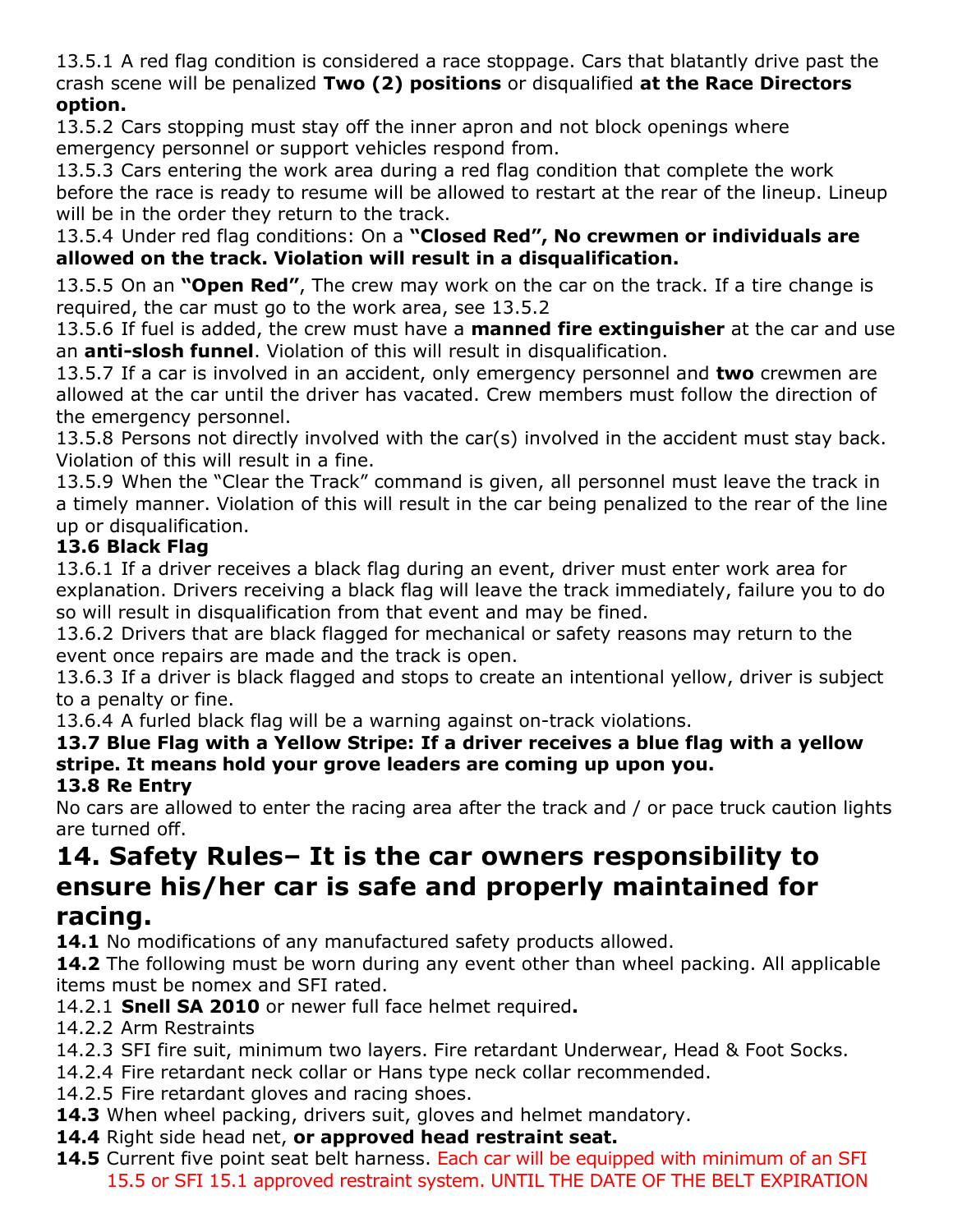(TWO YEARS FROM THE DATE OF MANUFACTURE). LATCH TYPE 5-POINT SEAT BELTS mounted per manufacture. (must have Label) Seat belt restraint systems shall be installed and used in accordance with manufactures instructions. In any type of manufacture's installation, the fasteners must be magnetic steel unless using type of mount in which seat belts wraps around the roll cage. A seven-point harness is recommended. Seat belt material should not be permitted to come in contact with any sharp or metal edge, including when the material passes through the seat.

- **14.6** Approved roll bar padding on roll bars within range of drivers head.
- 14.7 High-back approved racing seat. Minimum three 5/16" mounting bolts.
- **14.8** Padded knee guards.
- **14.9** Driveline hoop. Minimum 1" O.D. x .065 4130 chrome alloy material.
- 14.10 Sealed firewall between the driver and engine.
- **14.11** Hood must cover radiator cap and engine.

**14.12** Floor pan must be securely fastened and extend to each frame rail and from the motor plate to the seat. Not allowed under the engine or fuel tank.

**14.13** Throttle pedal must have toe strap. Not recommended to mount to floor pan.

**14.14** Main fuel line must have ¼ turn shut off if fuel pump is mounted in front of motor.

14.15 Fuel lines must be reinforced pressure hose. No plastic lines.

**14.16** Approved fuel tanks with bladders only. Flush mount caps and non-spill vents. **Fuel tanks shall retain the traditional sprint car tank shape, no square back shapes.**

**14.17** On/off or push/pull ignition switches only. No keys.

**14.18** No mirrors or communication devices **except Raceceiver**. **Only track official may talk to drivers, violators will be disqualified & fined \$250.**

- **14.19** Driveline must be enclosed in driver's compartment.
- **14.20** No external coolers.
- **14.21** No **clip on** wheel weights.
- **14.22** Wheel wing nuts not to extend past rim.
- **14.23** All wheels must be approved for racing.
- **14.24** All hubs must be approved for racing.

**14.25** Wheel covers must be attached by **minimum 5 Dzus fasteners or 3 5/16 flangehead bolts. Approved fastening systems: Keyser Manufacturing, part #100 7- 101. Wehrs Manufacturing Part # (WM377A-312 Aluminum 5/16) (WM377S-312 Steel 5/16) Triple X Chassis Part # SC-WH-7810 (for 1" spring) / SC-WH-7820(for 1 3/8" spring) Smith Precision Products Part # MC-516-18**

**14.26** Foot operated hydraulic brakes that work required.

**14.27** All cars must have top wing at all times.

**14.28** Roll cage must be 2" above drivers Helmet.

**14.29 Drag Link and LF radius rod must be made of 4130 steel with steel rod ends. Drag Link must be tethered to frame.**

**14.30** It is recommended that teams have in the rear of their transporter an easily accessible fire extinguisher of at least 2.5 gal FFF or equivalent.

### **15. Chassis Rules All Sprint Classes**

**15.1** Space frame design only. Roll bars must be 4130 chrome alloy. Minimum size of roll cage will be 1  $\frac{1}{4}$  X .120 WALL OR 1 3/8" X .095. Cage bracing must be minimum 1' x .065. Must be of modern and normal design.

**TORSION ARM STOPS WILL BE MANDATORY** on both sides of the front torsion bars. The retainer may be of the rod-type with a securing cap or insert with an expanding mandrel, any other Torsion arm stop design must be approved by track tech. Torsion arm stops must be installed and used in accordance with the manufacturer's instructions.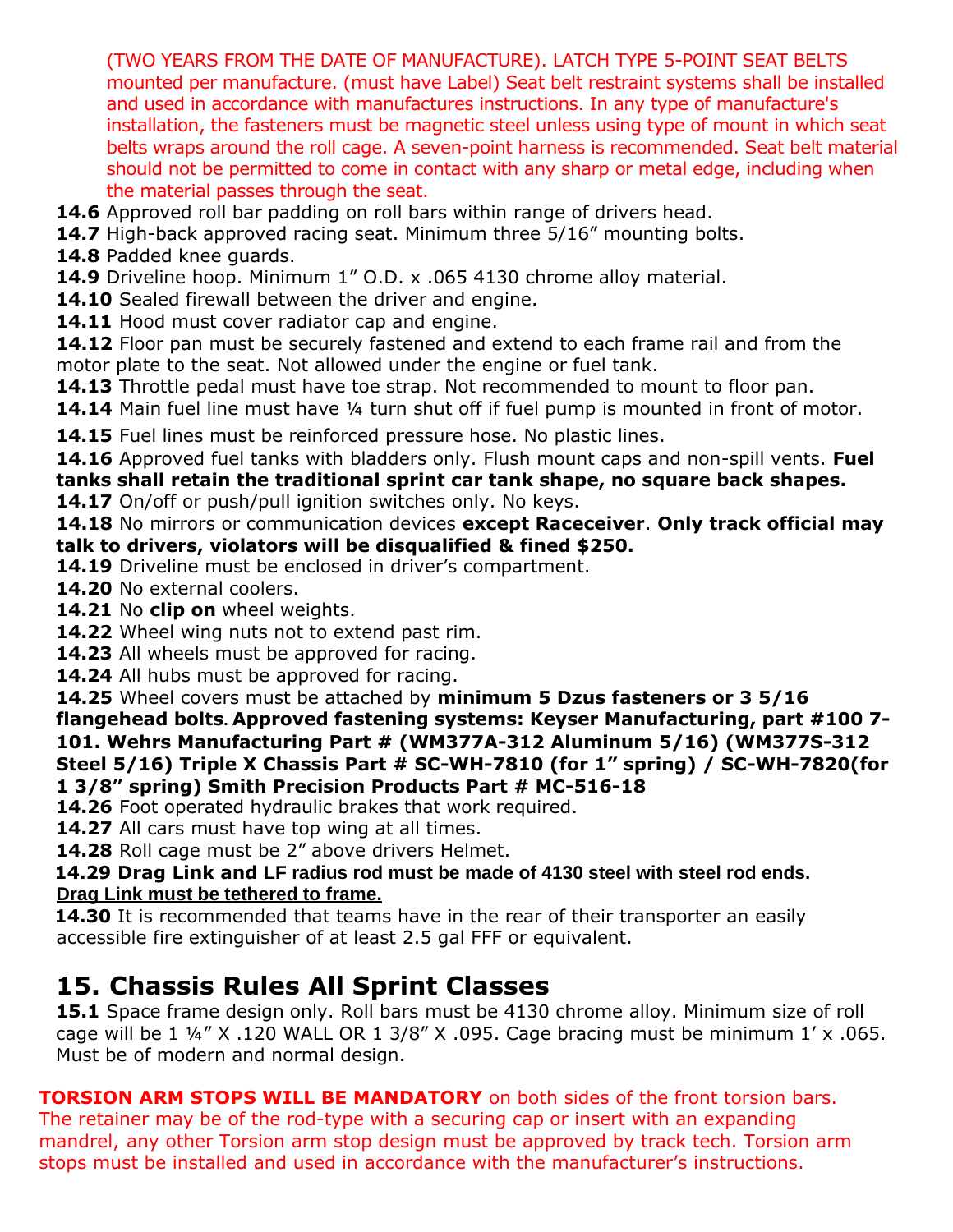**2019 forward all chassis will be require to have additional bars installed to support and decrease the span between the front and rear uprights. The new support bars must be an addition to the**  front and rear uprights. The left and right side support bar do not have to be the same. These **additionalbars will be minimum 1.375 X .083 ASTM4130 normalized steel or equivalent material. Left and right side support bars may be one of two forms a "Curved Support Bar" similar to current "safety bar" used in some chassis' or a "Non-Curved Support Bar" similar to the WoO Craftsman Sprint Car Series Rules.**

**The Curved Support Bar will attach to the top rail to create a span between 15" and 20" from the front upright to the support bar. This measurement will be made from the rear point of the front upright to the forward point of the support bar. It will attach to the hip rail and have a gusset attached above the curve to the rear upright at the point opposite of the rear brace/shock mount** bar. The outer most point of the curve will be between 4" and 7" measured from the outer edge of **the uprights.**

**The Non-Curved Support Bar will be attached to the top rail to create a span between 15" and 20" from the front upright. This measurement will be made from the rear point of the front upright to the forward point of the support bar. The bottom of the Support Bar will attach to the rear upright at the point opposite of the rear brace/shock mount bar. See drawings below.**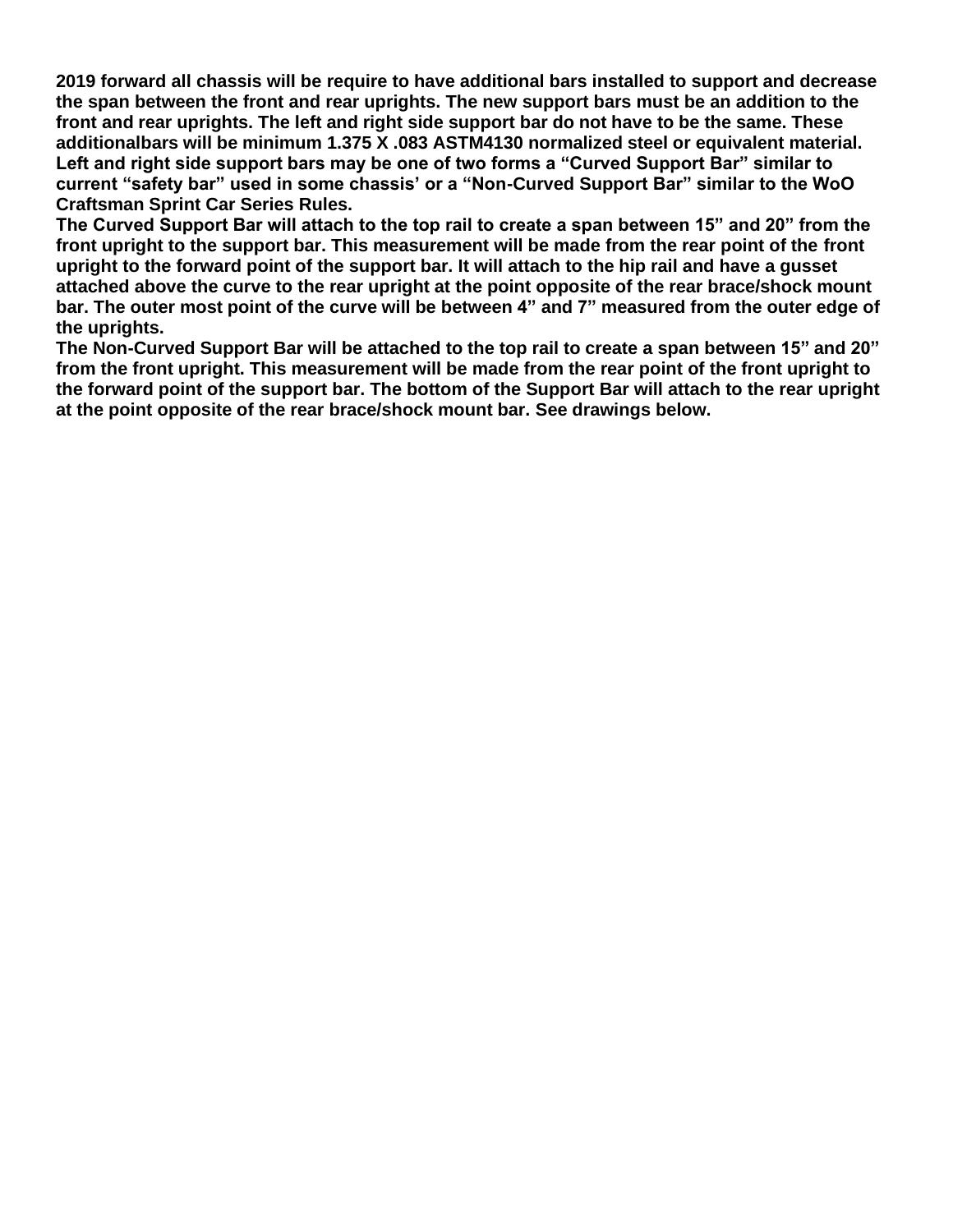# Support Bar



**Curved Support Bar Drawing** Distance of spread between 15" & 20" D|stance of spread between 15" & 20"  $4"$  to  $7"$ to 7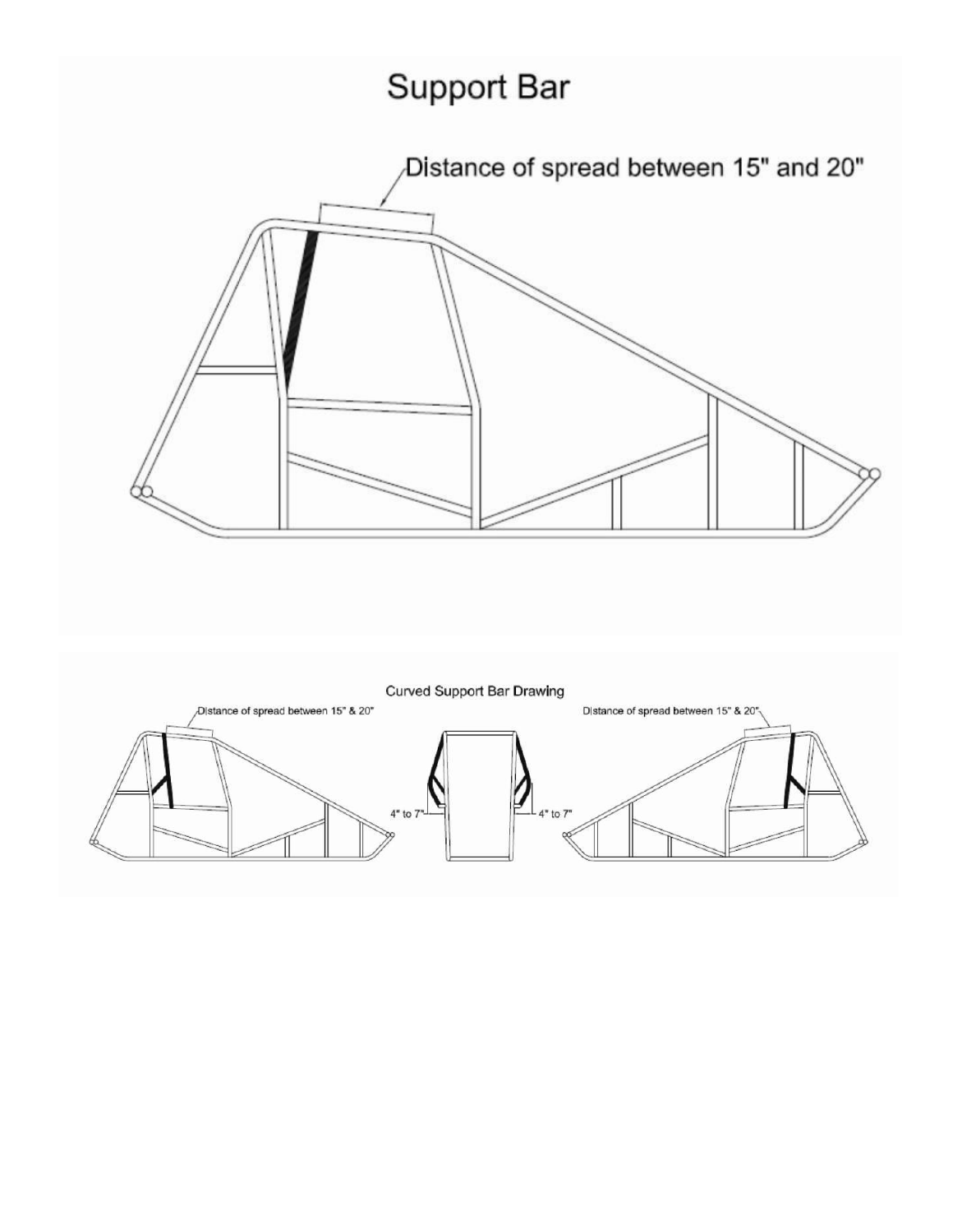

Drawing 16.12.3 **By Tom Devitt** 



15.1.1 Slip joints will no longer be allowed in any form. Bolted or clamped slip joints will no longer **be allowed. If a current chassis has a slip joint it will have to be welded the full circumference of the tube to become solid**.

**15.2** Front, rear and side nerfs required at the start of the race. All nerfs and bumpers must be attached with a minimum 3/16" steel fastener. No pop rivets.

**15.3** Side nerfs not to extend past tires. **Nerfs must be attached to the chassis at 3 points.** Front nerf minimum 12" wide and rear nerf minimum 6" vertical contact area. All nerfs and bumpers must be steel. Minimum 1" O.D. No air deflectors on nerfs or bumpers. 15.4 Wheel base minimum of 82". Tread width minimum of 48" center to center.

**15.5 No traction control devices**. Violators will be fined and suspended.

**15.6 Coil, power boxes and all electrical components must be on engine side of firewall.**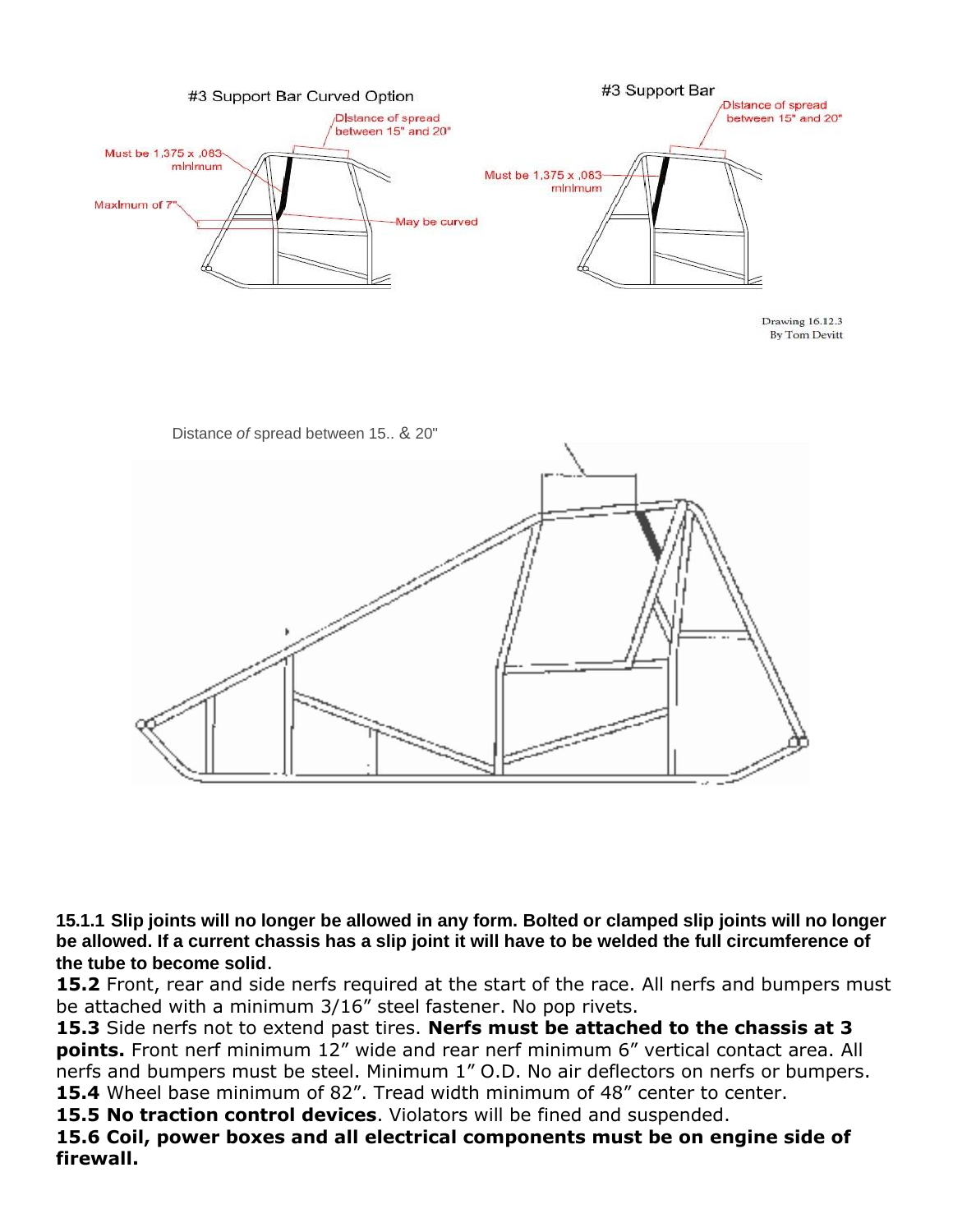### **15.7 No electrical disconnects in cockpit.**

**15.8** Body style and design must look like a standard and normal sprint car. **No unusual shaped or added panels to deflect or catch air.**

**15.9** All tires must be "Hoosier". **RR H15 105/16-15 or 105/18-15 HTW** or

105/16.0-15 Medium compound.LR 15.0/90, 92, 94, 96-15 H12 or H15 Compound,

D10 and RD 12 compound also allowed. Front 85/8.0-15 D10, D12.

**15.10 No cockpit adjustable parts except wing slider.**

**15.11** Brake rotor material optional**.**

## **16. Wings All Classes**

**16.1** Top wing surface area not to exceed 25 square feet.

**16.2** Nose wing top surface shall be maximum 6 square feet.

**16.3** Top wing side panels maximum vertical height is 30".

**16.4** No dual stage wings.

**16.5 No offset or angled shape to the body or side panel design.**

**16.6 Side panels mounted at 90 degrees to the main body.**

16.7 Side panel length not to exceed 12" total past the front or rear of main body.

**16.8 Wing T-post should be built from 1" X .083" minimum ASTM4130 normalized steel or equivalent material. Parts made from castings must be HRP Heat treated type.**

**16.9 1" Wicker bill allowed on nose wings.**

### **16.10 360 specifications:**

16.10.1 **Curved top wings may not exceed 2 1/2″ of total dip in the top surface measured from front to back. No wickers bills allowed.**

16.10.2 **Top wing may be of 'Flat Top' design. Main body thickness not to exceed 9". Maximum 2" wicker bill allowed.**

# **17. Weight Rule**

**17.1** All classes are minimum weights at the conclusion of an event and include the driver. **No allowance for parts lost during the event.**

### 17.1.1 **360 class 1475 lbs.**

**17.2** Cars found underweight will be **disqualified** and forfeit money and points for said event.

**17.3** Added weight must be between frame rails and axles, securely fastened.

**17.4 All cars weighing will have a crew to push car on & off scales.**

**17.5** Top three cars from each heat and main must weigh before returning to pit stall. Cars that do not stop and weigh may be disqualified. **If in doubt, STOP at the scales. Only**

**exception is if no weigh ins are announced by the Management or Race Director. 18 Engine Rules All Classes**

**18.1** Methanol fuels only. No performance enhancing additives. **Including but not limited to Nitromethane and propylene oxide.**

**18.2** Normally aspirated, piston driven engines only.

**18.3** Injectors must be individual stack per cylinder design with single round butterfly.

### **18.4 Sprint Class**

18.4.1 Maximum cubic inch 360

18.4.2 No titanium cranks or rods.

18.4.3 Steel blocks only.

**18.4.4 Injectors: 2 3/16 inch maximum inside diameter of injector stack - 2.187 at least 3 inches in length. Note: Larger injectors may be used, but sleeves a minimum of 3 inches in length must be installed in stacks above the Butterflies. No**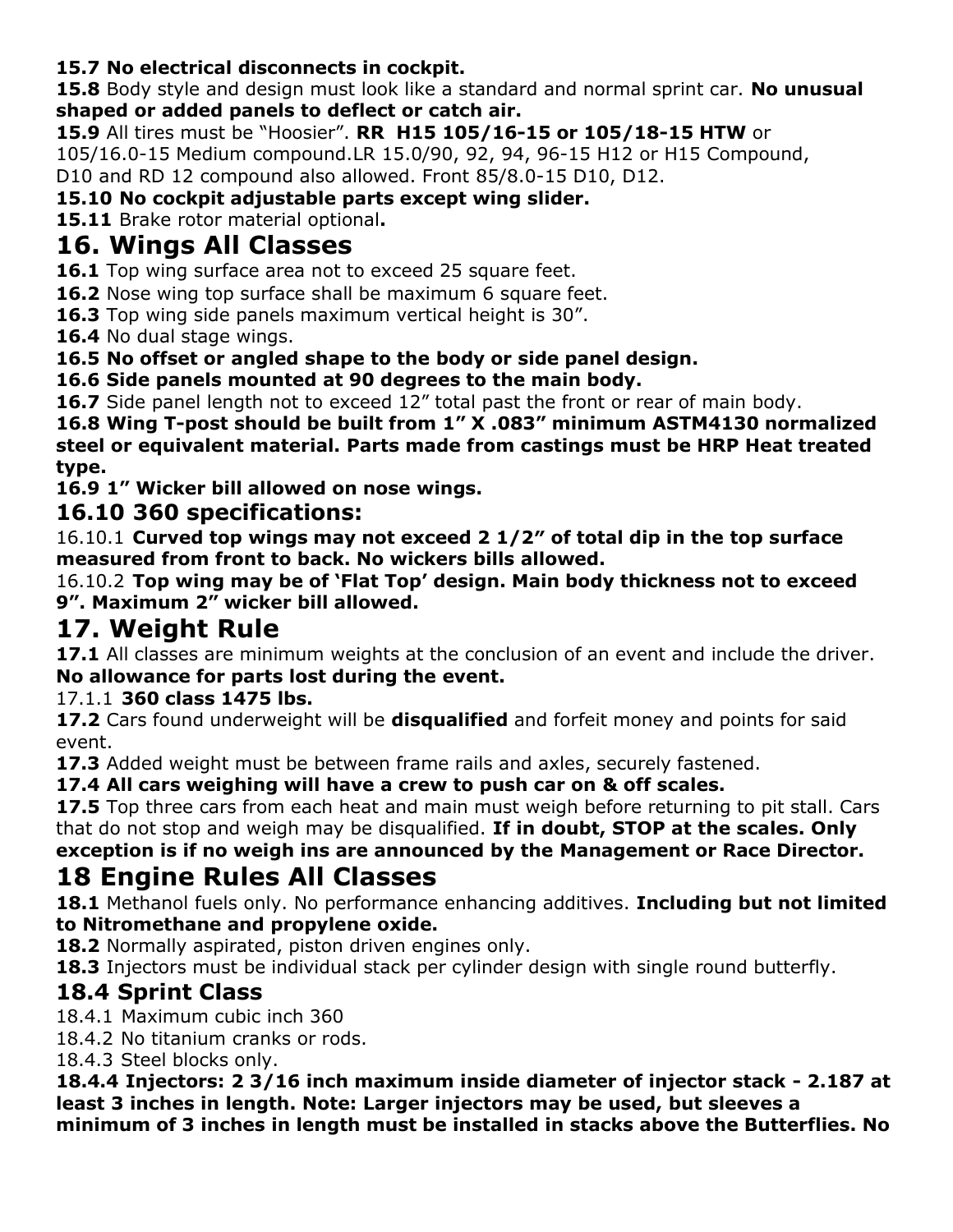**relief hole may be drilled above the Butterfly on any injector. No Alteration of injector manifold mounting holes will be allowed.**

**18.4.5 Cylinder heads must be legal ASCS heads. If non legal ASCS heads are used they must be 23 degree (+/- 2 degree) and a 2" restrictor minimum of 3 inches long must be installed in each injector stack. We will be evaluating the non-ASCS head rule at the end of the 2020 year and deciding whether to continue to allow non-ASCS heads. May be re-evaluated during the 2020 season.**

18.4.6 Injector nozzles not permitted in the cylinder head.

18.4.7 **Oil pan must have a 1" inspection plug** on the side.

### **19. Mufflers**

**Unaltered**, functional mufflers intact at all times. Large oval Flow Master **(#5354510)**, Large Spin Tech box mufflers **(#1555) or Schoenfeld (#14272735). Max dba 95 @ 100'.**

**19.1 MAX 23 DEGREE TURN DOWNS.**

### **20. Race Format**

### **20.1 Qualifying**

20.1.1 **Sprint cars will draw a pill for qualifying order. All car to tech (scales) after their qualifying lap upon leaving the track and before going to their pit.**

20.1.2 If a car is unavailable and misses its qualifying spot by more than two cars, said car will take one lap at the end. **The best the car can start is behind the inversion of the heat race.**

20.1.3 Cars that are too loud are disqualified and may change mufflers and take one lap at the end. **The best the car can start is behind the inversion of the heat race.** Cars that don't meet the dba requirement will not race.

20.1.4 Cars that take one lap at the end may not start the 'A' main any further up than the back of the inversion or fifth, whichever is greater.

20.1.5 If an event is delayed and qualifying is cancelled, heat races will be lined up according to car owner points.  $#1$  on the pole of heat one,  $#2$  on the pole of heat two,  $#3$ on the pole of heat three, etc.

20.1.6 If a car in any class has not drawn a pill before 4:00pm, it will retain the next highest number available for said class.

#### **20.2 Heat Races:**

20.2.1 Sprint cars will line straight up by their qualifying time with the top 4 inverted.

20.2.2 Classes with 27 or less cars will have two or three heats. The top five cars will retain their time and transfer to the 'A' main, provided they attempted to take the checkered flag. 20.2.3 Classes with 28 or more cars will have four heats. The top four cars will retain their time and transfer to the 'A' main, provided they attempted to take the checkered flag. 20.2.4 Sprint heat race transfer cars will line straight up by their original qualifying time with the inversion for the 'A' main start, provided they take the checkered flagin their heat. 20.2.5 You must take the checkered flag in your heat to get your time back. If you do not take the checkered flag, you will start behind the transfer cars. In the event of a "B" main, you will be lined up in the "B" main by your time.

20.2.6 Classes with 19 or more cars will have a 'B' Main.

### **20.3 "B" Main Event:**

20.3.1 The 'B' main will line straight up by original qualifying time or pill draw. Transfer cars to the 'A' main will start at the rear of the 'A' main according to 'B' main finish.

20.3.2 If a 'B' main is cancelled, cars that did not transfer directly into the 'A' main from their heat race will be lined up from the start of the 'B' main.

20.3.3 'A' main cars that scratch after their heat race will be replaced by additional 'B' main transfers.

### **20.4 "A" Main Event:**